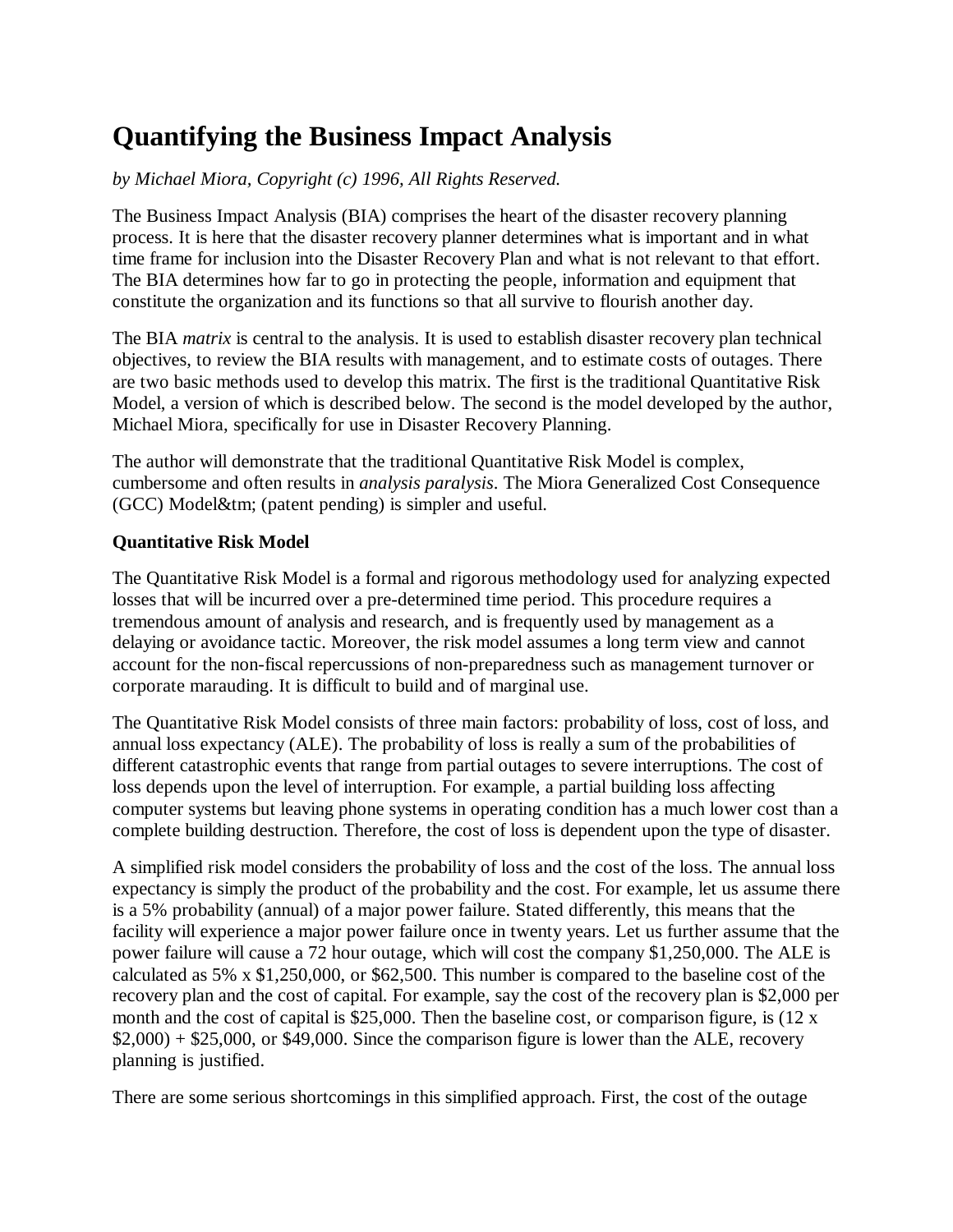depends upon the level of loss. A 72 hour power outage is significantly costlier than a 24 hour outage. Therefore, the ALE must reflect the difference in probabilities of different levels of impact. Another problem is defining the probability of occurrence for an aggregation of events.

The more acceptable risk model must consider the different levels of loss and sum the probabilities of all disasters that can cause that level of loss to define the true probability of loss for that loss level. This is accomplished for each loss level. First, a series of disaster events is defined. Each event is then refined into levels. For example, office buildings are susceptible to loss due to fire. Data on numbers of fires and amount of destruction (in predefined ranges) is available from various fire protection services. For a given facility, consider the total number of such buildings in the geographical vicinity. Then calculate the frequency or probability of a fire causing a range of damage. Perform this calculation for each defined range of damage. Assess the level of loss for each range of damage. Then calculate the ALE for each range of damage by multiplying the probability of a fire causing that range of damage with cost of the loss if there is such a fire. Sum all the ALE values to calculate the total fire ALE. This calculation must be performed for all types of disasters that can affect the facility to determine the grand total ALE.

For each level of impact for all disasters, the baseline costs must also be calculated. These figures are also summed to form a total Baseline Cost. The grand total ALE is then compared with this baseline cost figure. This is clearly a complex process that requires tremendous effort to generate and great patience to explain.

There are two great problems that afflict the Quantitative Risk Model. First, calculating all the outage costs is very difficult and subject to great debate among management. This time consuming activity may delay plan development for many months. Moreover, once the cost figures are finalized, they are subject to constant change due to the changing business climate and practices.

The second great problem is calculating the probabilities. This is also very difficult and often requires many subjective conclusions. For example, what is the effect of modernizing the sprinkler system on the level of damage experienced by a particular type of fire? Each countermeasure can significantly alter both the cost and the probability. Moreover, the probability of any particular event tends to be quite small, often less than one percent. Such low probability figures tend to cause management to decide against disaster recovery planning by fostering the idea that no disaster will befall them -- many believe that disasters only happen to others.

The Quantitative Risk Model is an interesting actuarial exercise. It also can be improved by using greater mathematical complexity to refine the estimates. However, for the disaster recovery planner, this risk model requires tremendous effort and tends to delay the process.

## **Generalized Cost Consequence Model**

The Generalized Cost Consequence (GCC) Model&tm; (Patent Pending) does not consider probabilities of specific disaster events. Instead, it estimates the total cost of outages as a function of time after an event. This model is significantly simpler than the Quantitative Risk Model: it is easier to build and simpler to explain. The GCC estimates the cost of an outage for each function and applies that cost to the total disaster cost after the maximum allowable down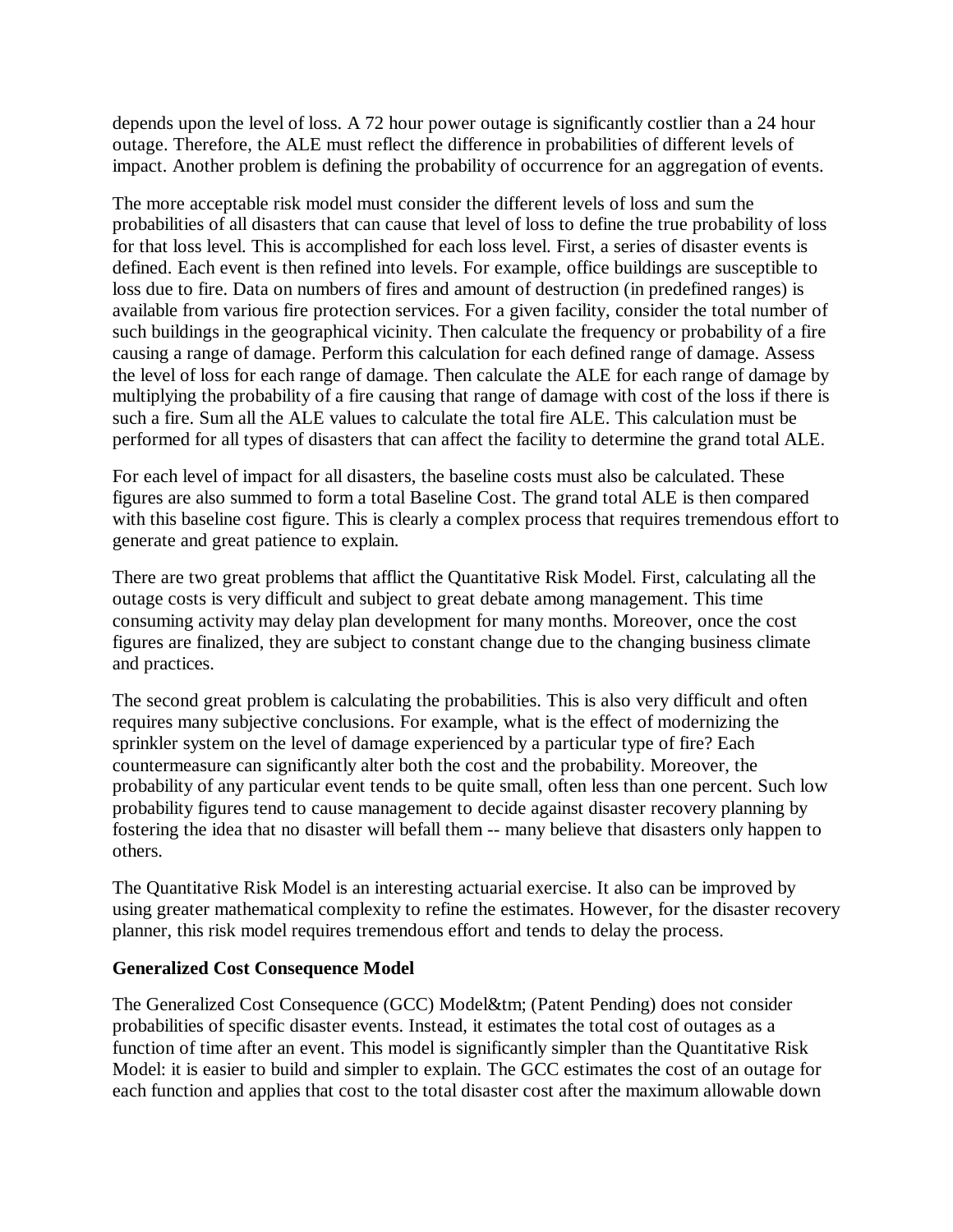time has been exceeded.

For instance, assume the cost of delaying the Treasury Department's bank management function is \$25,000 per day after the first day. Let us also assume that the cost of delaying the Law Department's general contract review is \$5,000 per day after seven days. For the bank management function, we calculate the cost to the company as \$25,000 per day beginning on the first day. For the contract review function, we calculate the cost as \$5,000 per day beginning on the eighth day. Therefore, the contract review function does not contribute to loss during the first seven days. We perform this calculation for each function and collect the costs by category. This category cost summary is used to develop and present a graph that shows the total cost losses for each category level once they are activated and the total for all categories over time.

A sample graph of the contribution of functions aggregated by Category level is shown in Figure 1. In this example, Category I functions cause slightly more than \$120,000 of loss on a daily basis once the maximum allowable downtime has been exceeded. Category II functions contribute slightly under \$60,000 in this example. It is likely that functions will commence their loss contribution at various times after the disaster event. Therefore, the true Category I loss contribution may begin at a lower level and increase to its full level. That distribution of effect will occur beginning on the first day any function exceeds its allowable downtime and continue growing until the last day any function exceeds its downtime, at which point the effect will have achieved its full loss contribution. Since the categorization clusters functions with similar downtimes, we can present the loss as a single, or point, value rather than a value that varies over time.

Notice the shape of the set of bars: Category I is a higher value than Categories II and III. Category IV is highest. This is a characteristic shape for this graph. No matter the number of categories chosen, the Category I functions tend to be quite high in their contributions. The next one or two categories are lower, but increasing in values until the lowest priority category, which tends to be quite high. This shape results from the manner of the categorizations. The Category I functions are highly critical with great effects on corporate operations. Category I functions tend to number in the few, with each function contributing significantly. The middle categories tend to be larger in number than Category I, with the number increasing with each succeeding category, though still small compared to the overall set of organizational functions. The final category tends to contain the largest number of functions. Though many contribute less on a daily basis than the Category I functions, the sheer magnitude of this set often causes it to be the largest overall contributor to loss. Recall, however, Category I functions begin their effects quickly, while loss of Category IV functions may be benign for weeks.

A sample graph showing the accumulation of losses from all categories following a disaster is shown in Figure 2. Note that this figure uses the data from the previous figure but in a different format. Neither this nor the previous figure measures physical losses such as real property, capital equipment, and the like. The horizontal axis (x-axis) represents the number of days since the disaster event caused damage and cessation of corporate functions. The vertical axis (y-axis) represents the total losses the company will have sustained on the corresponding day represented on the x-axis.

At the point of the disaster occurrence, no losses will have accumulated as the result of the non performance of any function. Hence, the accumulated loss begins at zero on the first day.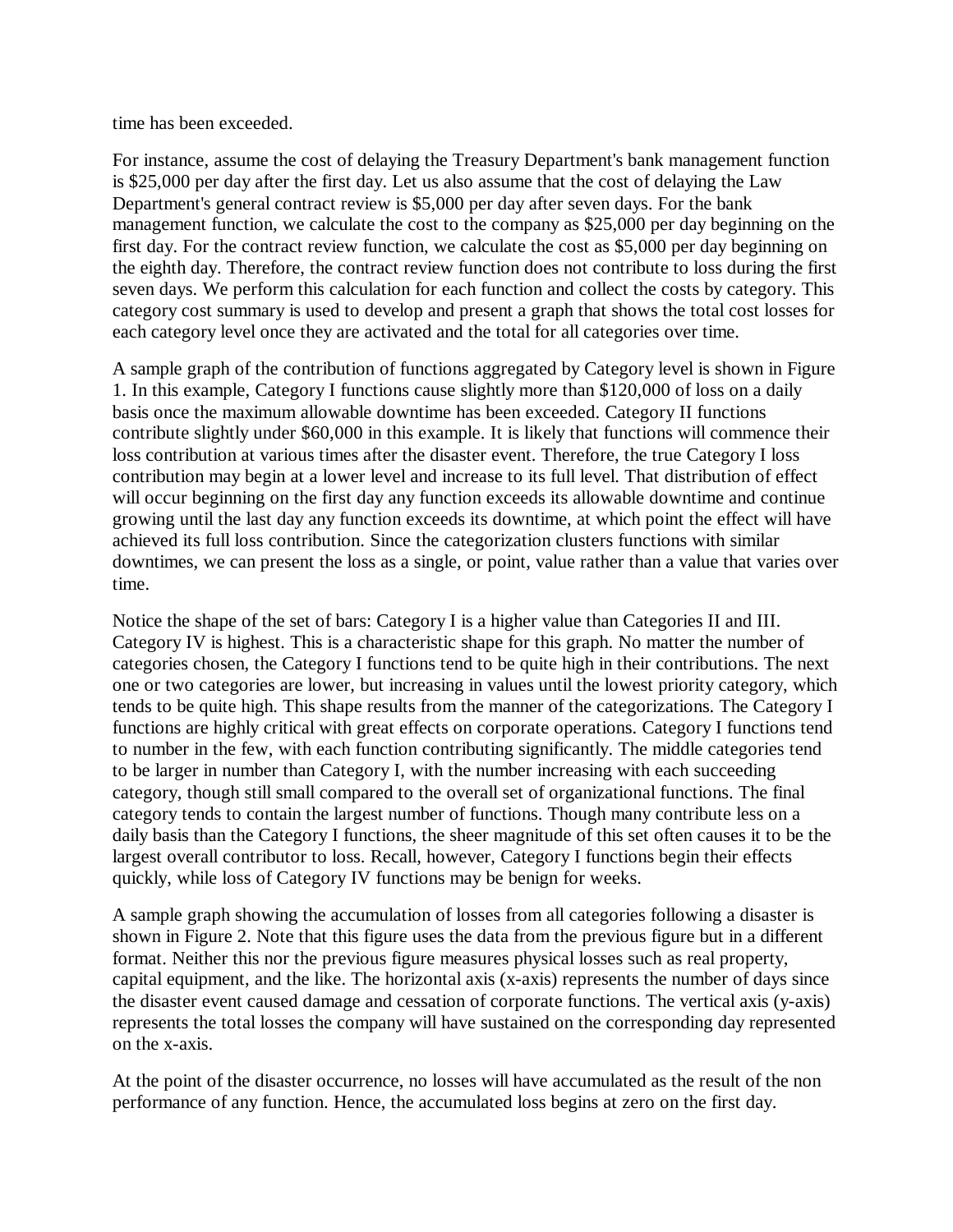Thereafter, the accumulated loss is increased each day by the cost contribution of the category whose earliest start time has already been surpassed. Let us assume that Category I functions begin to contribute to corporate losses of \$120,000 on the first day, and Category II functions begin to contribute losses of \$60,000 on the seventh day. Further, assume that Category III functions contribute \$80,000 daily beginning on the fourteenth day. In this case, the cumulative loss begins at zero and grows by \$120,000 per day for the first six days. On the seventh day, the Category II functions begin to contribute \$60,000 per day along with the ongoing contribution of the Category I functions. Therefore, beginning on the seventh day, the cumulative loss grows by the sum of \$120,000 and \$60,000, which is \$180,000 daily. On the fourteenth day, the daily loss increases by another \$80,000, representing the Category III contribution. This brings the total daily loss to \$240,000, which is the sum of the contributions of Categories I, II and III.

The cumulative loss summary shows at a glance the loss the company will experience over time following the disaster if no disaster recovery planning is performed. The active simplifications of this model are the grouping of functions by category and the subsequent representation of each category as a single value beginning at a fixed point in time. This may render the estimate slightly inaccurate at some local points, but the overall values are as accurate as the underlying estimates.

The Generalized Cost Consequence (GCC) Model summarizes at a glance the effects of loss of functions. The Law of Large Numbers helps assure that the overall estimate is reliable. These loss figures can be moderated by insurance reimbursements, legal liabilities, and overall management objectives.

A second model can be developed assuming the disaster recovery planning is in place, thereby showing the residual loss proposed. That model would be developed in a similar manner, but with the assumption that certain functions are restored within established parameters. There would be residual loss only if the restoration occurs later than the allowable downtime. This will almost certainly be the case for some functions. Figure 3 illustrates a graph that shows cumulative losses with and without a disaster recovery plan in place. The *Without DR Plan* curve is similar to the previous figure. The *With DR Plan* curve reflects the residual loss that will occur even if a plan is in place. This loss is normally dramatically lower, but is seldom zero. Typically, a reduction to zero residual loss would require extraordinary and expensive measures such as parallel processing with real time backup to off site locations. Most organizations can benefit more from a significant lowering of residual losses than from a full reduction to zero losses.

The estimation process itself is much simpler than the Quantitative Risk Model. For each function, estimate the loss based on three criteria or types of losses. These three losses are: tangible and direct losses, tangible and indirect losses, and intangible losses.

The tangible and direct losses are the easiest to calculate. These losses can be traced to specific revenue producing functions. The results are direct because the loss occurs as a first order effect, meaning that revenue stops because the function cannot be performed. The results are tangible because they can be easily measured. An example of such a function is automated production control of an assembly line. If the systems exceed their allowable downtime, then production will cease. The cost is the resultant loss of sales after inventory is depleted. Another example is loss of order entry functions. In this case, the result is similarly calculable: lost sales after in stock items are depleted and existing orders are produced. Tangible, direct losses include lost sales,